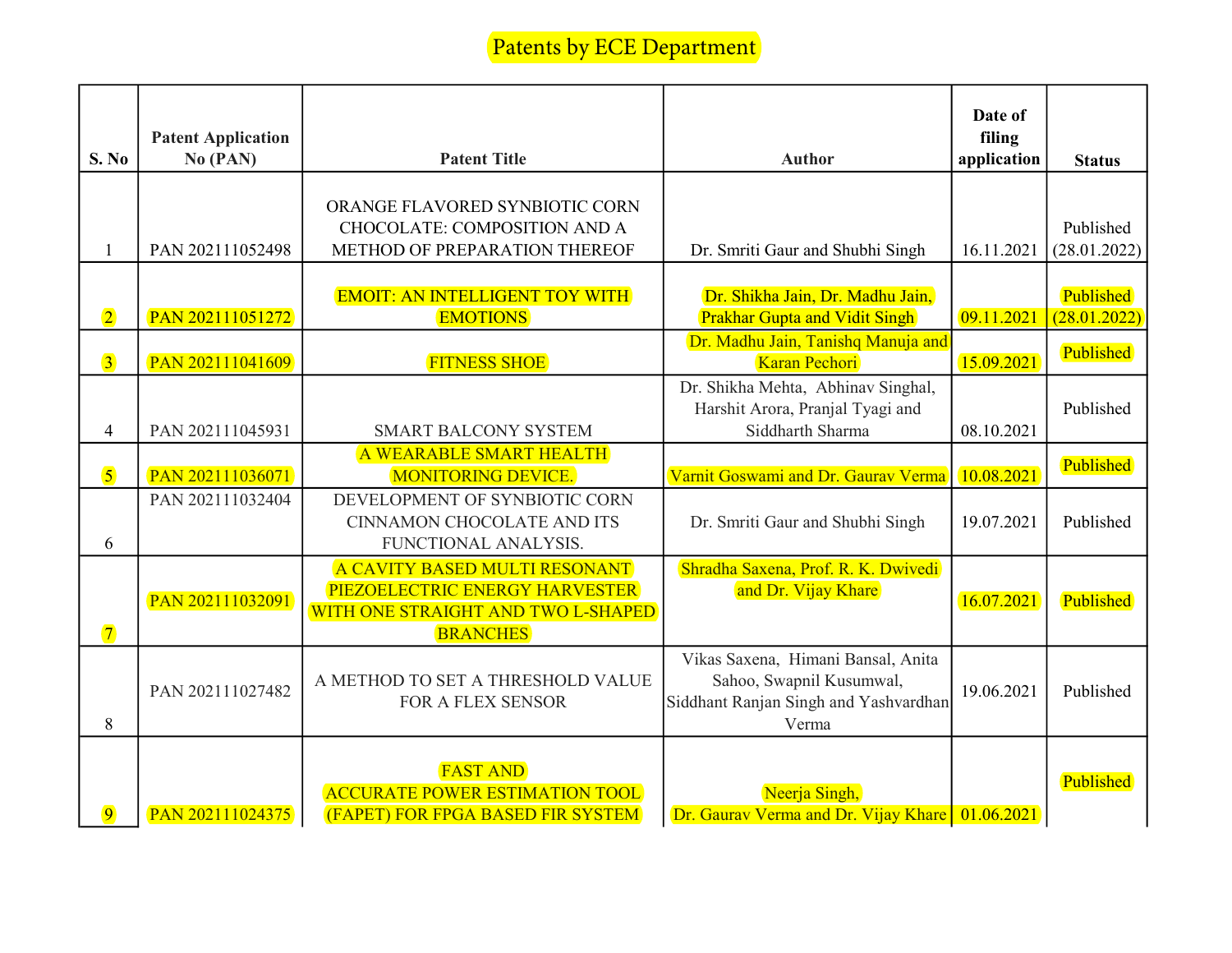|                 |                  | A SYSTEM TO CLASSIFY THE<br>UNDERWATER MAMMALS ON THE BASIS<br>OF AGE AND GENDER USING ACOUSTIC                                      |                                                                                       |            |                                                |
|-----------------|------------------|--------------------------------------------------------------------------------------------------------------------------------------|---------------------------------------------------------------------------------------|------------|------------------------------------------------|
| $ 10\rangle$    | PAN 202111012211 | <b>CLICK DATA</b>                                                                                                                    | Dr. Kapil Dev Tyagi                                                                   | 22.03.2021 | Published                                      |
| $\overline{11}$ | PAN 202111005099 | <b>Rice Palanting Robot</b>                                                                                                          | Dr. Vimal Kumar Mishra, Mr. Vaiabhav<br>Mishra, Mr. Abhinav Chaudhary and<br>Shivangi | 05.02.2021 | Published<br>(14.01.2022),<br>FER issued       |
| 12              | PAN 202111005772 | POLYNUCLEOTIDE NOVEL MOLECULE IN<br>CARDIOVASCULAR THERAPEUTICS                                                                      | Prof. Vibha Rani and Priyanka Mathur                                                  | 10.02.2021 | Published<br>(25.02.2022)                      |
| $\boxed{13}$    | PAN 202111005100 | <b>ERROR DETECTING</b><br><b>PEN</b>                                                                                                 | Prateek Bansal and Dr. Shruti Kalra                                                   | 05.02.2021 | Published<br>(14.01.2022)<br><b>FER</b> Issued |
| 14              | PAN 202111001763 | <b>SYNERGISTIC</b><br>COMBINATION OF TEMOZOLOMIDE AND D-<br>LIMONENE FOR GLIOBLASTOMA<br>MULTIFORME TREATMENT                        | Reema Gabrani and Megha Gautam                                                        | 14.01.2021 | Published                                      |
| 15              | PAN 202111005634 | <b>RECOMBINANT</b><br><b>BIOCATALYST WITH ENZYMATIC</b><br><b>ACTIVITY</b>                                                           | Dr. Samiya Khan,<br>Dr. Nidhi Gupta and Prof. Pammi<br>Gauba                          | 10.02.2021 | Published                                      |
| 16              | PAN 202111005269 | MITOCHONDRIA TARGETING ABILITY OF<br>NATURAL COMPOUND IN BREAST CANCER<br>AND ITS SYNERGISTIC EFFECT WITH<br><b>EXISTING THERAPY</b> | Geeta Swargiary<br>Shalini Mani                                                       | 08.02.2021 | Published<br>$(11-03-2022)$                    |
| 17              | PAN 202011045236 | A Smart IoT Device Providing Short Message<br>Service for Deaf Blind People                                                          | Dr. Payal Khurana Batra, Saurabh<br>Singh, Saurav Thakur and Nayan Raj                | 17.10.2020 | Filed                                          |
| <b>18</b>       | PAN 202011040618 | Cavitation Noise Rejection Using Air As<br><b>Discontinuity In Underwater Measurements</b>                                           | Dr. Kapil Dev Tyagi                                                                   | 19.09.2020 | Published<br>$(25-03-2022)$                    |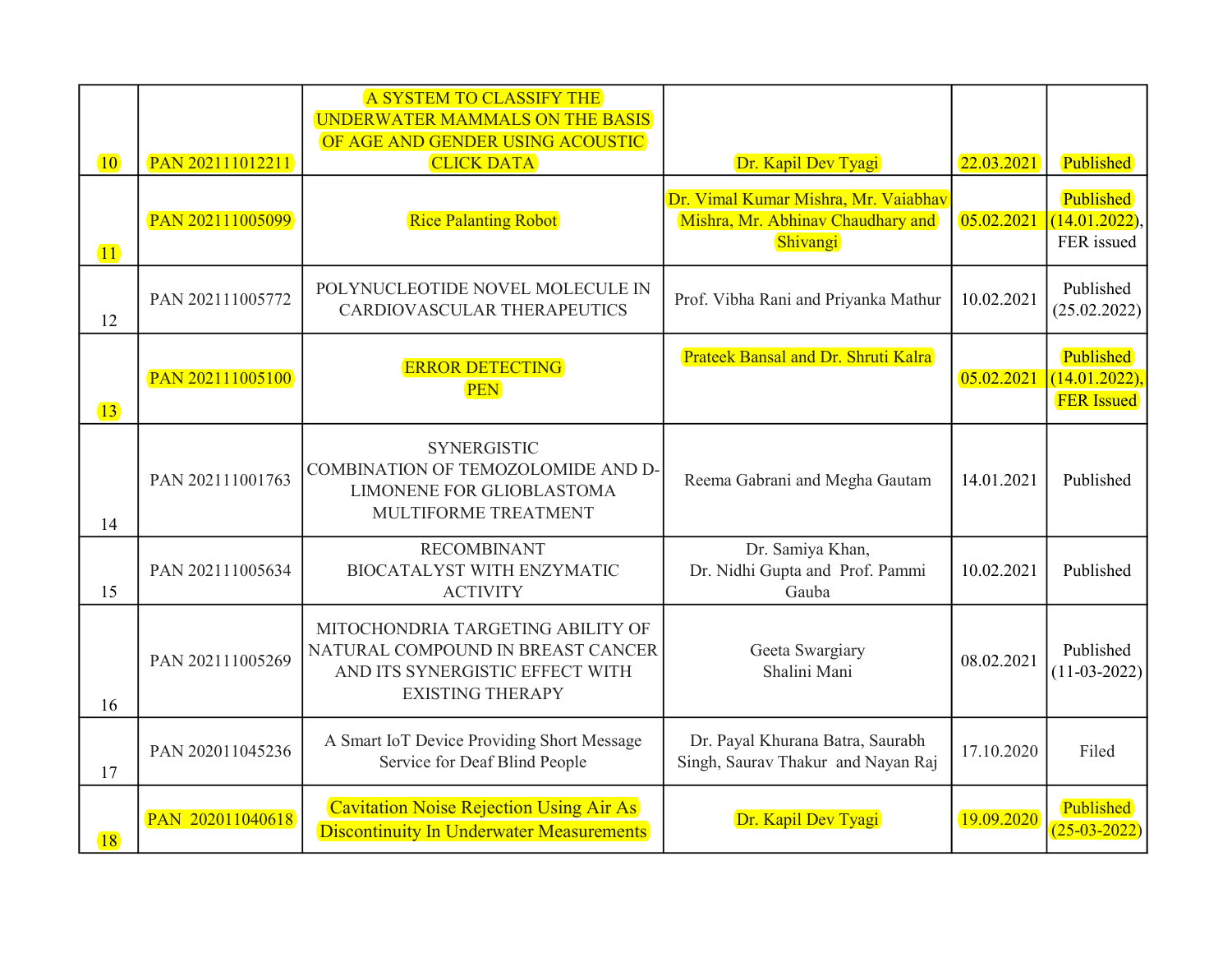| <b>19</b>    | PAN 202011043853 | <b>Fully Active Dead-Zone Circuit with High</b><br>Precision and Suitable for IC Design                                 | Dr. Atul Kumar, Dr. Bhartendu<br>Chaturvedi and Dr. Jitendra Mohan | 08.10.2020 | Filed                                                                             |
|--------------|------------------|-------------------------------------------------------------------------------------------------------------------------|--------------------------------------------------------------------|------------|-----------------------------------------------------------------------------------|
| 20           | PAN 202011032629 | Recombinant<br>Rhodococcus Sp. With Dioxygenase Gene Cassette                                                           | Prof. Pammi Gauba                                                  | 30.07.2020 | Filed                                                                             |
| $\boxed{21}$ | PAN 202011018309 | Direction Of Arrival Estimation Of An Underwater<br><b>Acoustic Source Using Two Sensors And Human</b><br><b>Senses</b> | Dr. Kapil Dev Tyagi                                                | 29.04.2020 | Published<br>(05.11.2021)<br><b>FER</b> issued                                    |
| 22           | PAN 202011027737 | Developers Load Sensitive And Expertise Based<br>Software Bugs Triaging                                                 | AsmitaYadav and Dr. Sandeep<br>KumarSingh                          | 30.06.2020 | Published<br>(07.1.2022),<br>FER issued                                           |
| 23           | PAN 202011020344 | Poly Ribonucleotide Sequence [(Tag)7 C2] As<br>Type Iv Collagenase Natural Inhibitor                                    | Prof. Vibha Rani                                                   | 14.05.2020 | Published<br>(19.11.2021)                                                         |
| 24           | PAN 202011019986 | Synergistic Effect of Herbal Plant Extract Against<br>Urolithiasis                                                      | Priyadarshini                                                      | 12.05.2020 | Published<br>(19.11.2021)                                                         |
| 25           | PAN 202011001014 | Co-delivery of Baclofen & Lamotrigine via PLGA<br>nanoparticles                                                         | Dr. Shweta Dang,<br>Kuldeep Nigam and<br>Amit Tyagi                | 09.01.2020 | Published<br>(17.01.2021),<br><b>FER</b><br>Submitted,<br>Hearing<br>(25.02.2022) |
| 26           | PAN 202011046432 | SMART TRASH SEGREGATION WITH<br>COORDINATION FOR WASTE DISPOSAL<br><b>USING SOLAR ENERGY</b>                            | Dr. Kavita Pandey Dr. Hema N                                       | 24.10.2020 | Provisionally<br>filling                                                          |
| 27           | PAN 202011031904 | <b>Safe and Intelligent Scissor</b>                                                                                     | Dr. Madhu Jain and Dr. Shikha Jain                                 | 25.07.2020 | Published<br>and FER<br><b>Issued</b>                                             |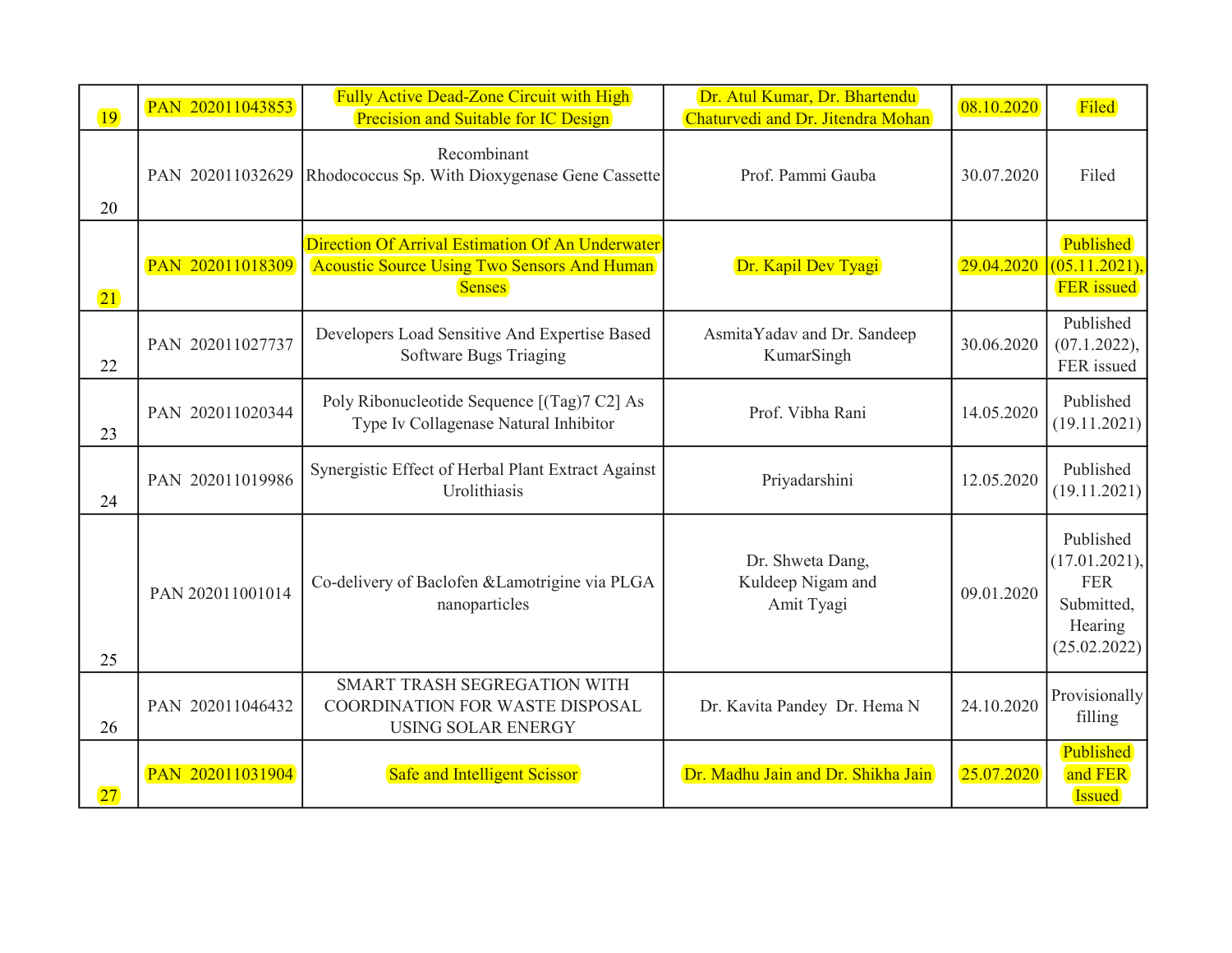| 28              | PAN 201911047520  | Hand Gesture Explication and Lingual Extraction<br>Nascent (HELEN).                                                                | Dr. Himani Bansal, Priya Bajpai and<br>Rishabh Singh      | 21.11.2019 | Published<br>(03.09.2021)                             |
|-----------------|-------------------|------------------------------------------------------------------------------------------------------------------------------------|-----------------------------------------------------------|------------|-------------------------------------------------------|
| 29              | PAN 201911049977  | Artificial Intelligent and IoT based Aquaponics<br>System for Self- Sustainable farming                                            | Dr. Anuja Arora and Anurag Singh<br>Chaudhary             | 04.12.2019 | Published<br>(03.01.2020)                             |
| 30 <sup>°</sup> | PAN 201911048307  | Direction of arrival estimation using single sensor<br>and reflector for acoustic pulse source.                                    | Dr. Kapil Dev Tyagi                                       | 26.11.2019 | Published<br>(17.01.2021)<br><b>FER</b><br>Submitted  |
| 31              | PAN 201911051941  | <b>Biocatalyst Dioxygenase Activity</b>                                                                                            | Dr. Samiya Khan, Dr. Nidhi Gupta and<br>Prof. Pammi Gauba | 14.12.2019 | Published<br>(17.01.2020)                             |
| 32              | PAN 201911047575  | Synergistic effect of temozolomide and<br>phytocompound in human glioblastomas<br>multiforme cell lines.                           | Reema Gabrani and Megha Gautam                            | 21.11.2019 | Filed                                                 |
| 33              | PAN 201911047275  | Capsaicin and Curcumin loaded nanoemulsion<br>based gel for neuropathic pain management.                                           | Dr. Shweta Dang and Kuldeep Nigam                         | 20.11.2019 | Published<br>(06.12.2019),<br><b>FER</b><br>Submitted |
| 34              | PAN 201911047519  | Substrate Integrated Waveguide Yagi Array<br>Antenna on Silicon Substrate.                                                         | Arnab Chakraborty and Prof. Shweta<br>Srivastava          | 21.11.2019 | Published,<br>FER Issued                              |
| 35              | PAN 2782/DEL/2010 | Thermally Stable Enzymes With Improved<br>Biocatalytic Activity And A Process To Prepare<br>The Same By Making Their Nanoparticles | Prof. Sudha Srivastava and Shikha<br>Sharma               | 16.12.2011 | Granted<br>Patent<br>Patent No.<br>309474             |
| 36              | PAN 201811000907  | A System and Method for Real time Biometric<br>Surveillance                                                                        | Ms. Monika Singh and Akshay Kumar                         | 12.07.2019 | Published                                             |